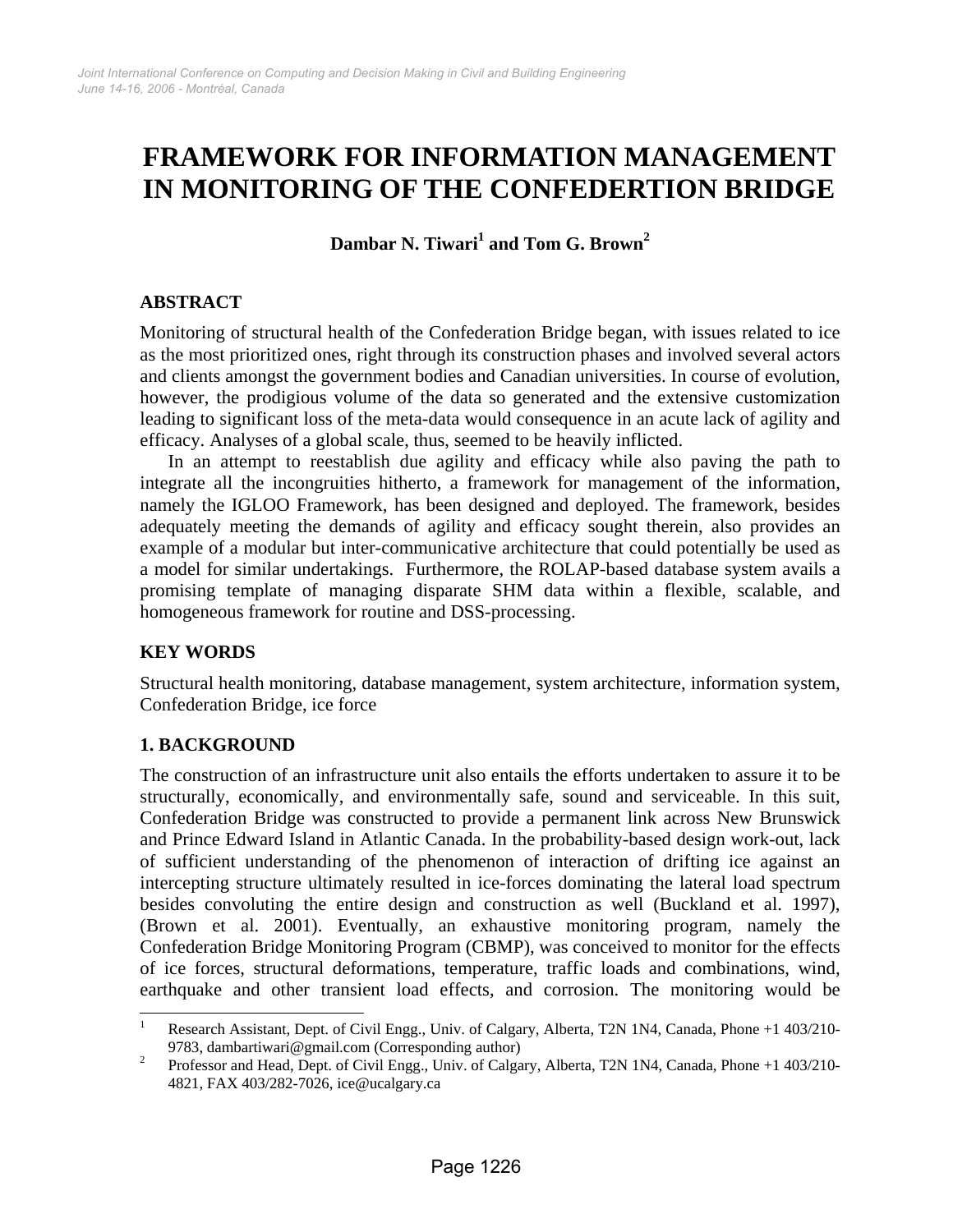complemented by an additional comprehensive research program as a partnership between several Canadian universities and government bodies (Cheung et al, 1997).

In the course of evolution, the requirements and methodologies of the several receptor ends would impart considerable incongruity in the face and form of the data they seek for, besides of the data they themselves create- the latter being rather obvious. The consequence was trivial – formidable inconsistency in the dataset which was known to exist but never clearly understood. Some of the factors that contributed in the meta-data being mired, if not perished, include changes in the layout and format of the data-files, un-administered renaming of the variable-names, extensive adjustments in the measurement bases (datum, rates, baselines, and benchmarks), ambiguous nuances in the processing algorithms, and above all, no systematic and unified record of the changes being made. Furthermore, the prodigious volume of data effectively inundated just any other effort of further objective analyses. It became next to impossible to base the analyses on a larger set of data as in "looking at the bigger picture".

Monitoring makes the best sense only when it comes with due agility and efficacy, which was seriously lacking in the context of the CBMP. As a means of extrication, at least for the case of monitoring for ice-issues, an information management system has been architected, constructed, and commissioned which makes the substance of this paper. The information management framework (Tiwari 2006) is also readily scalable to accommodate all other dimensions of monitoring of the bridge, in fact, even to other Structural Health Monitoring (SHM), or Infrastructure Behavior Monitoring (IBM) schemes of the kind. And the database solutions founded thereupon avail a promising template of global data-management of typical SHM undertakings and assist the subsequent Decision Support System (DSS) applications.

## **2. SYSTEM ARCHITECTURE**

In a pragmatic outlook drawn from the popular software design methodologies (Somerville 2001), management of information essentially embodies the processes that seek the synergistic combination of the so-called *twin-pillars* of the *data* and the *processing technologies* to enhance speed, reliability, and efficacy. In practical colloquialism, as the level and amount of intellectual interpretation ascends, the system of understandings is represented by the hierarchy *Data-to-Information-to-Knowledge-to-Decision*. Keenly, the term *data* itself is rather relative – anything can be *data* if it is likely to be subjected to further intellectual interpretation of any kind and any order. For holistic reasons, the features, capacity, and popularity (read support-base) of the *processing technologies* do tend to govern the overall modeling perspective despite whatever is prescribed in textbook rhetoric. Nevertheless, the management of information can be edified in terms of the following process elements – (1) Generation, (2) Storage and Access, (3) Processing, and (4) Dissemination.

An *architecture* is a framework for disciplined introduction of change. Simply because no explicit prescription is made does not imply no architecture exists, but might well imply a lack of standards; and the efforts expended can still be abstracted in terms of the process elements, in fact, it is procreative to do so. In the same lineage, requirement analyses are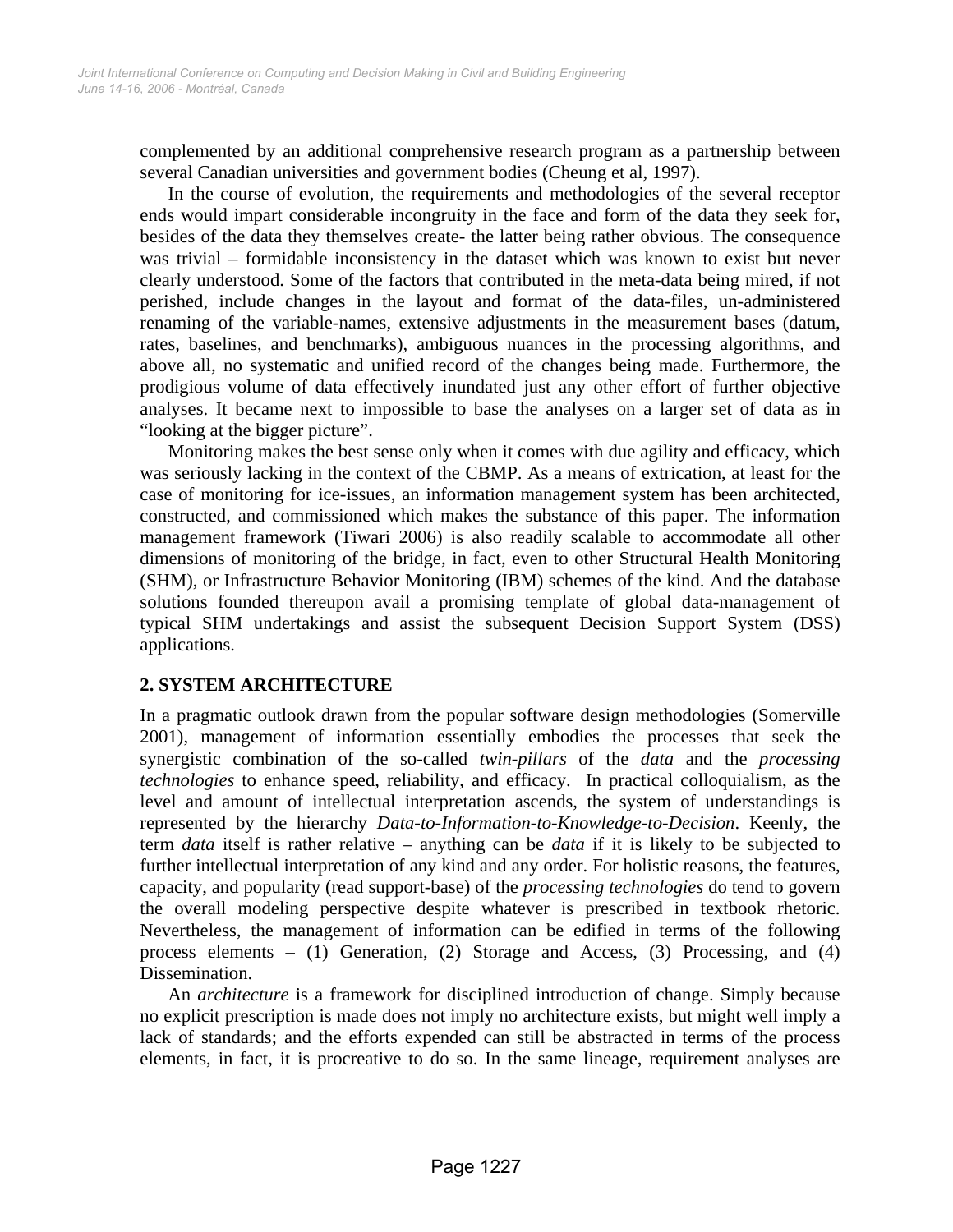carried out by analyzing what already exists and what the desirables can reasonably be, as discussed in the following sections.

#### **3. ASSESSMENT OF THE EXISTING ARCHITECTURE**

As in a typical SHM scenario, the trail of the data itself begins with the data first sampled by instrumentation in the infrastructure unit, commonly known as the *field-data*. For semantic reasons, the field-data can be termed as **sensor-traces** which collectively represent the variables of external *stimuli* and the corresponding *responses* of the bridge (Tiwari and Brown 2004). Such a data-set would then be funneled through several strata of intellectual interpretation, or analyses, such as rectification by correction and filtering in the initial stages to statistical as well as core-engineering analyses in the intermediate stages to what-if analyses, simulations, and surrogate modeling in the later stages. The level and order of interpretations and analyses on the data are of a perpetual kind and so is the process of generation of data and thus the management of information as well.



Figure 1: Layout of the initial system architecture. Source: (Tiwari 2005).

A landscape of the existing "chores" is reflected in Figure 1. A detailed treatise is presented in (Tiwari 2005). The following discussions elaborate some of the prominent particulars.

## **3.1 GENERATION**

On the first hand, the sensor-traces are sampled, at different modes and sampling rates, as time-histories of the relevant variables, i.e., each recorded instances are *keyed* with the timestamp of happening. All such regular tabular character-data or the more esoteric data requiring ad-hoc software for a meaningful interpretation such as imagery and documents or the data/information generated after further intellectual interpretations can always be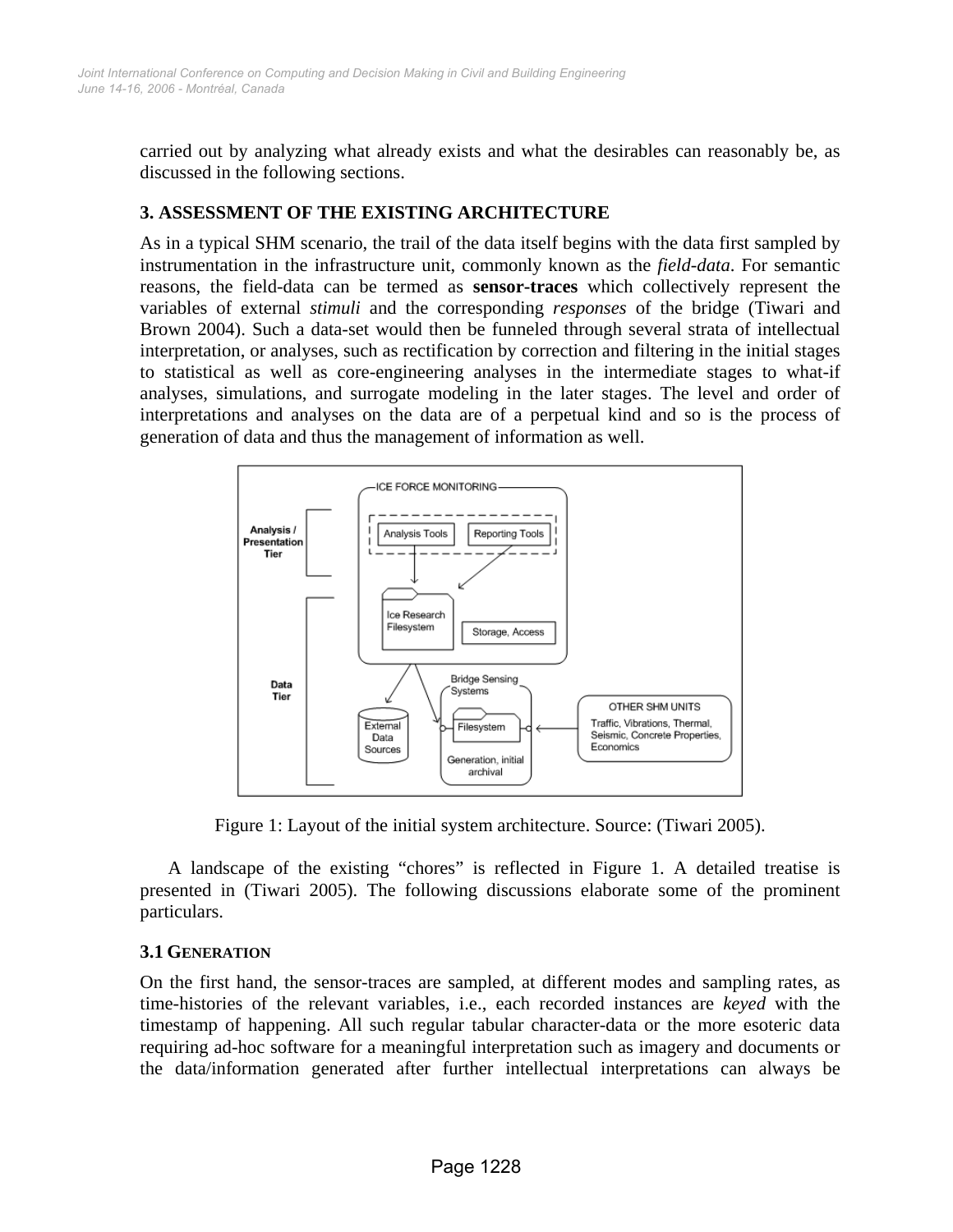associated (keyed) to a particular time-of-interest. Such data are saved in the form of diskfiles and archives of compressed files.

#### **3.2 STORAGE AND ACCESS**

As shown in Figure 1, as a crude usage of the filesystem, the files are simply saved in different forms and formats within a directory structure which has created a considerable dissimilitude. As such, it demands remarkable time to locate a particular band of information.

#### **3.3 PROCESSING AND CURATION**

Typicality has it that even to complete a single sequence of meaningful processing, the feed data have to be channeled through a number of tools (built on purpose) in different modes, environments, and platforms, often with discourses in the natural sense of sequence and with extensive reformatting and realignment to suit the input-requirements of the host system. In terms of coverage too, at times, new tools have to be developed or intensive human labor has to be expended in popular application suites to complete an analysis job. Typical processing jobs include calculation of loads due to ice followed by in-depth analyses of dynamics and stimuli-response spectrum, further characterization of the events, to name a few. Often, the results of one analysis lead to additional analyses back on the parent dataset, sometimes even the curation of the dataset itself in cases of identified mal-reporting of the sensors.

The tools developed so far also vary in terms of the structure and execution, some are implemented as extension of popular applications, some are in the forms of scripts, and some as compiled binaries, executable in different platforms. Even the algorithms have been nuanced, without any record, thus generating outputs with significant recondite inconsistencies. Lack of configurability forces one to invest considerable efforts on altering the source code while the shape of the program keeps morphing. Usage documentation also seems to lack in the existing tools.

## **3.4 DISSEMINATION**

Traditionally, dissemination has been accomplished in the form of files and documents. The downside is that one or several documents with a lot more contents than the one sought for have to be disseminated even when only a particular band of information is sought, which is typical of an unstructured data-source. For sure, this also creates considerable confusion and waste of resources.

## **4. THE DESIRABLES**

Because the ice issues monitoring is a sub-system within the entire SHM of the bridge, it is obviously affected by the inductions from the overall SHM policy of the bridge operations which implies that the stipulated objectives will be more of "carve" than "design" in some initial levels of the data administration. This leads to a modular design with task-orientedness and loose-coupling amongst the modules which can most easily be implemented in terms of a client-sever architecture, the server part primarily responsible for the data regime. The following discussions demarcate some of the prominent specifics.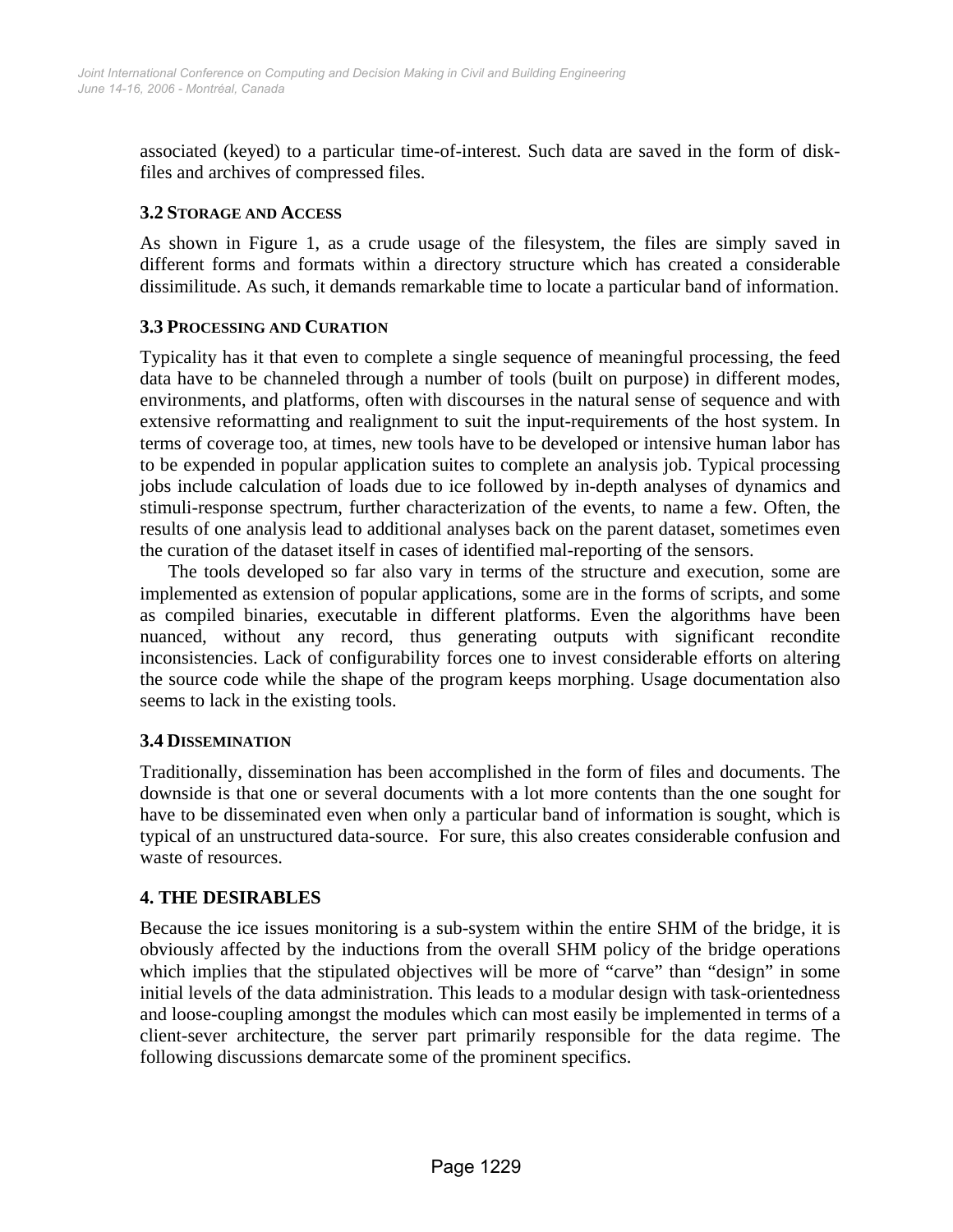# **4.1 GENERATION**

Keeping untouched the process of generation and logging of sensor-traces, enhancements can be introduced in terms of web-based remote administration and collaboration functionalities for prompt notification, contents-exchange, and decision-making.

#### **4.2 STORAGE AND ACCESS**

By far, this is the most important process element in terms of the efficacy and reliability of the entire information system. It has been proposed that while maintaining the existing filesystem-based means, especially for reasons of back-compatibility and archival, a new system of database management based on Relational Database Management System (RDBMS) and eXtensible Mark-up Language (XML) be deployed.

#### **4.3 PROCESSING AND CURATION**

The foremost objective of reform is to have new tools created and existing tools reengineered for mutual integration and compatibility so as to cater for the need of a homogeneous and uninterrupted processing environment. Effectively, when processing involves a flow through sequences, the output from one sequence should be readily amenable to be piped into another sequence with none or minimum of re-formatting and realignment required and also with the maximum possible automation. There should be ample room at the disposal of the user for any desired customization, configuration, and branching of the algorithms while the information after processing should be rich in terms of the relevant meta-data. The tools should also be intuitive enough for the user.

From a bird's-eye-view, then, the tools would be of two broad categories. For one, the *database management tools* would interface with the user and the data-stores, both of the traditional filesystem as well as the proposed structured DBMS. Owing to the heterogeneity in the raw data files, especially the issues of dispersion of congenial variables across and throughout logger stations, files, and archives, the issues of the health of the files, and the issues of formats, the database management tools should be able to diagnose, report, rectify, unify, and eventually populate the contents into the records of the database system, and that too without any error which otherwise will adulterate the dataset. For two, the actual analysis tools will assist in processing of the information for routine and other sophisticated engineering analyses. These include numeric computations and modeling, besides analysis of graphics, video, and geographic information. Such tools will interface with the database as well as the database management tools to save and retrieve the information.

## **4.4 DISSEMINATION**

Dissemination of information, timely and accurately, is one of the most important aspects, especially when the objective is monitoring of some behavior. For this part, reporting tools and web-tools will be developed. Reporting tools, in general, will interface with the database to automatically publish reports within a prescribed scope and theme. Web-tools will best enhance the dissemination of information and prompt collaboration amongst the human actors, for instance, as with content-exchange, online (real-time) monitoring of instruments –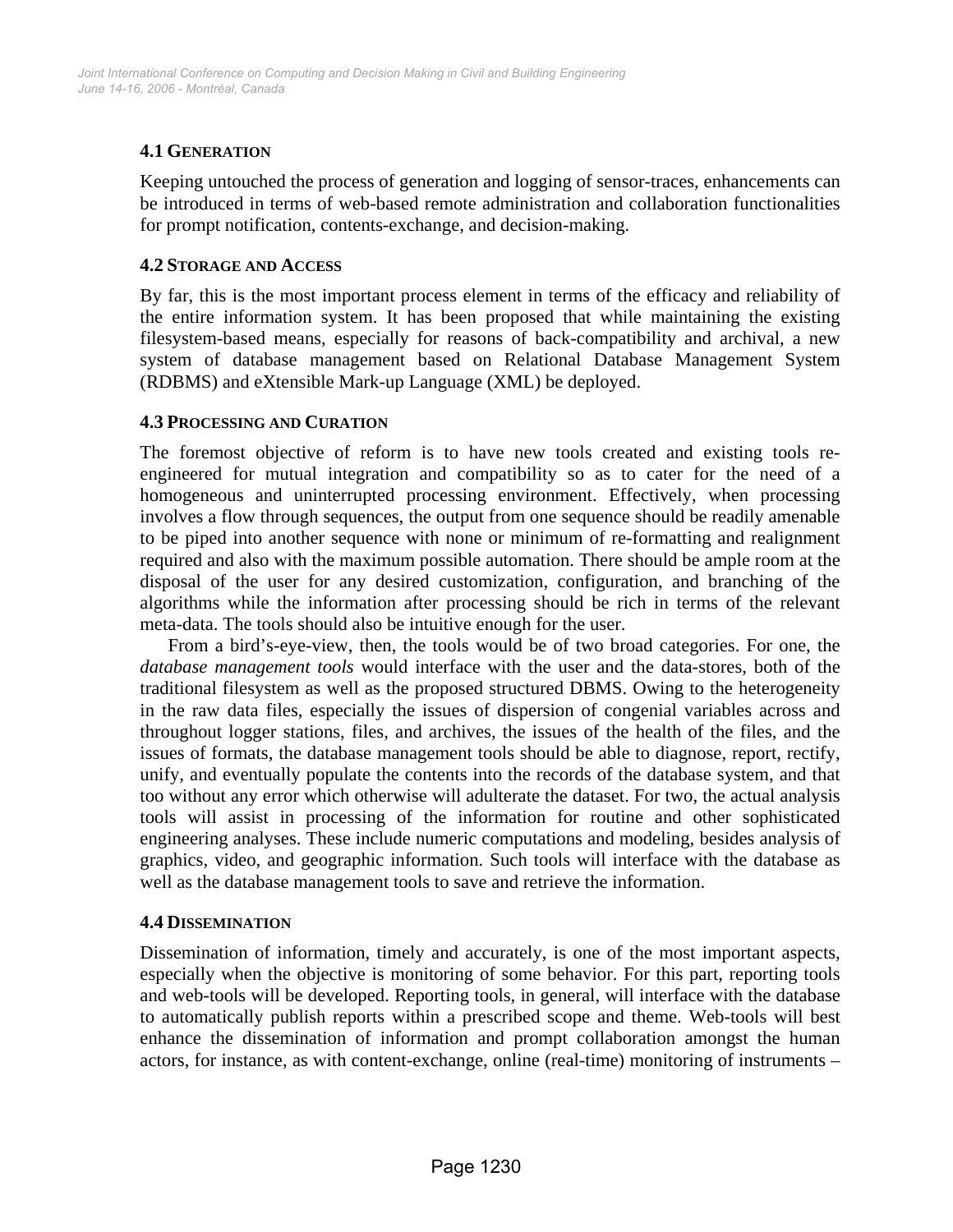preferably as charts or graphs, online discussion forums etc. Being "web-based" ensures universality of client-side access (such as with web-browsers).

# **5. CONCEPTUAL MODELING**

It thus turns out that the ultimate architecture would be aimed at availing a homogeneous bed of information management while accommodating all the existing legacy incongruities and also being able to scale up for any seen or unseen future requirements. These objectives can be best fulfilled with the formation being a conglomeration of specialized software systems, units, and tools that are mutually compliant and inter-communicative on the *processing side* while the communication of the processes and activity chains should be focused to a single database system on the *data side*.

#### **5.1 DATA-MODELLING**

Any SHM is predominantly a data-centric undertaking and an exhaustive knowledge of the meta-data is a pre-requisite for just any data-modeling process. Accordingly, to get over the incongruity in the shape and size of the data and thus begin the task of modeling for an organized system, a separate relational database system was first developed to rebuild the meta-database which now remains as one of the "smart" modules assisting in trafficking of the contents from the raw data-files to the structured database system (Tiwari 2005). Detailed derivations of the entire modeling process are also outlined in (Tiwari and Brown 2006).

Drawing from the concepts of the Entity-Relationship (ER) approach, the Geographic Information Systems (GIS) approach, and the Rational Unified Process (RUP), a **snap** class is derived as the unit of information carriage of any process time-history. The proposed *snap* class depicts a 3-dimensional data-set, namely in the taxonomical dimensions of time, theme, and space. The *member elements* of state and association in an RUP model-space, or the variables of *space* and *theme* in a GIS model-space, would be modeled as *theme* – which would map to the *fields* of the *table* in a relational model. The *unique identity* (primary/candidate) keys would be furnished by the timestamp. However, implementing the same as a *table* – a 2-dimensional data-structure, in a *relational* paradigm will necessitate some transformation from the state of 3-dimensionality into a state of 2-dimensionality. To accomplish the same, Relational OnLine Analytical Processing (ROLAP) methodologies have been adopted.

Let us define an **event**, declarable with any arbitrary *granularity*, as the *grain* of the ROLAP schema. *An event is anything that has happened, or is projected or imagined, that has been recorded*, hence also a *synthesis* of the analytical interpretations made on the process. The objective is to provide an *associative entity* (or a bridge table) to relate the various seen and unseen taxonomies of the dataset. In the lineage of the *fact*, then, an event is qualified by a *begin-snap* and an *end-snap* for basic identification while for *grained* (aggregated) relationships such as further objective **analyses**, an event could be assigned an identifier, say an *eventID*. The Snap-Event-Analysis (SEA) model is shown in the Figure 2.

In overall, the SEA model represents the entire ontology of the SHM process within a relational framework. In the SEA model, the S (snaps), the E (events), and the A (analyses) are only generic classes that represent generalized super-classes at the root level. There might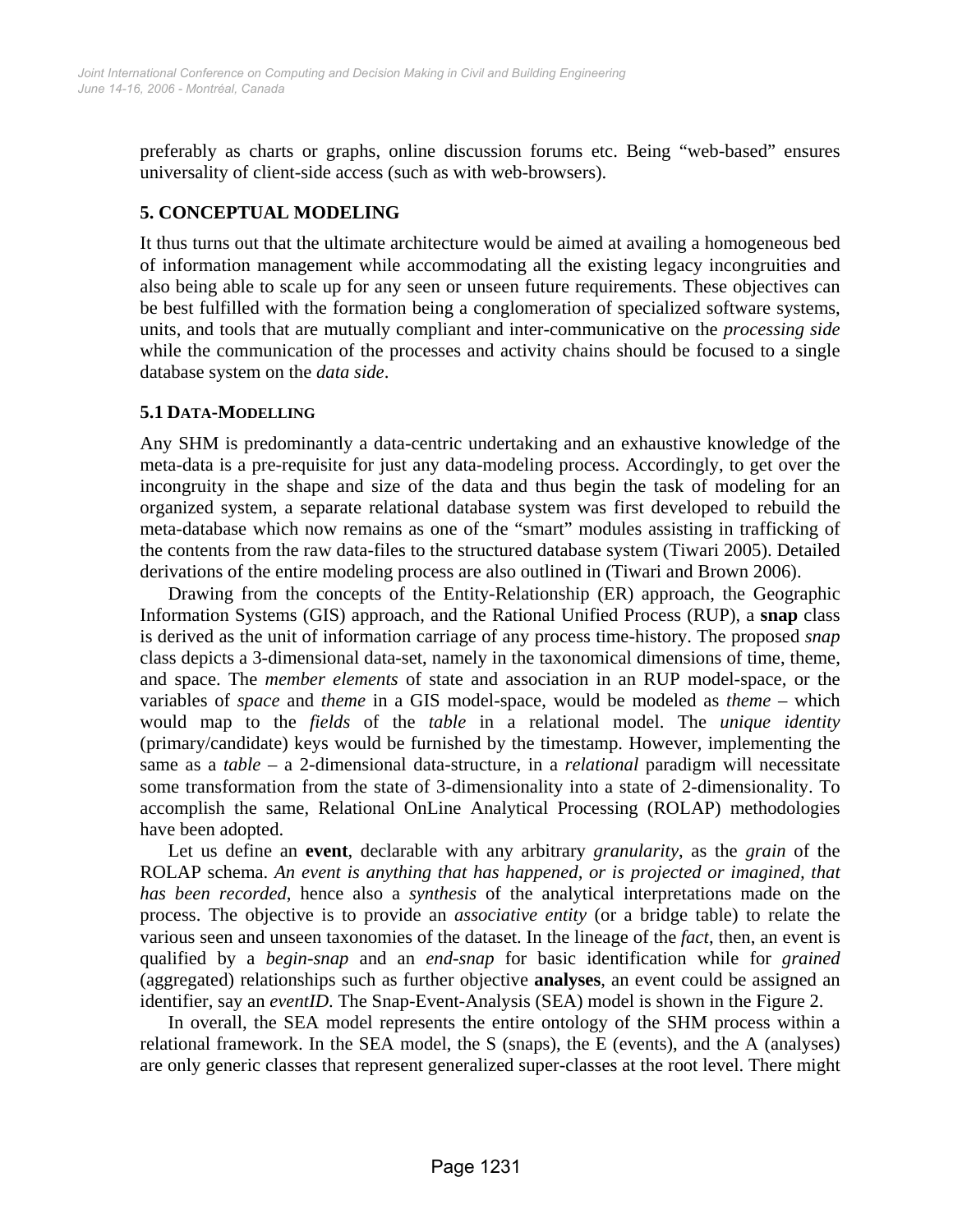be any number of *relations* (tables) corresponding to the specific classes inheriting from the root generic classes. For example, the members of the *snap* class would be the pressure sensors, the kinematics sensors, the ambience sensors and so on. Even the exact same sensors but sampling at different rates would constitute different derived classes. Examples include data correction events, wind events, ice load events, and so on. Any perceivable event can thus juxtapose any other event and/or instances of snap and/or analysis amongst each-other.



Figure 2: ROLAP-based SEA-model of data-keeping. Source: (Tiwari 2005).

#### **5.2 DELINEATION OF USE CASES**

In the stipulated pedigree, the conceptual model of the framework has been designed as the upshot of thorough and iterative requirement analyses, as shown by the use-cases in Figure 3.

Thus, as seen from Figure 3, the IGLOO Framework indeed represents a software system with sufficient task-oriented modularity, loose-coupling amongst the units, and flexible and compatible interactivity amongst the modules of any hierarchical order, besides others.

#### **6. CONCLUSIONS**

The SEA-model of database management can potentially serve as an excellent model of datakeeping and data-integration for the spatio-temporal data of SHM activities and relevant DSS applications, and also to provide a supporting avenue for ambitious futuristic projects such as the eCOGNOS and the Semantic Web. It is believed that given the importance of the ability to share the data and derivations from SHM applications and the lack thereof of a comparable model till date, the availability of a robust and scalable data-housing scheme, and hence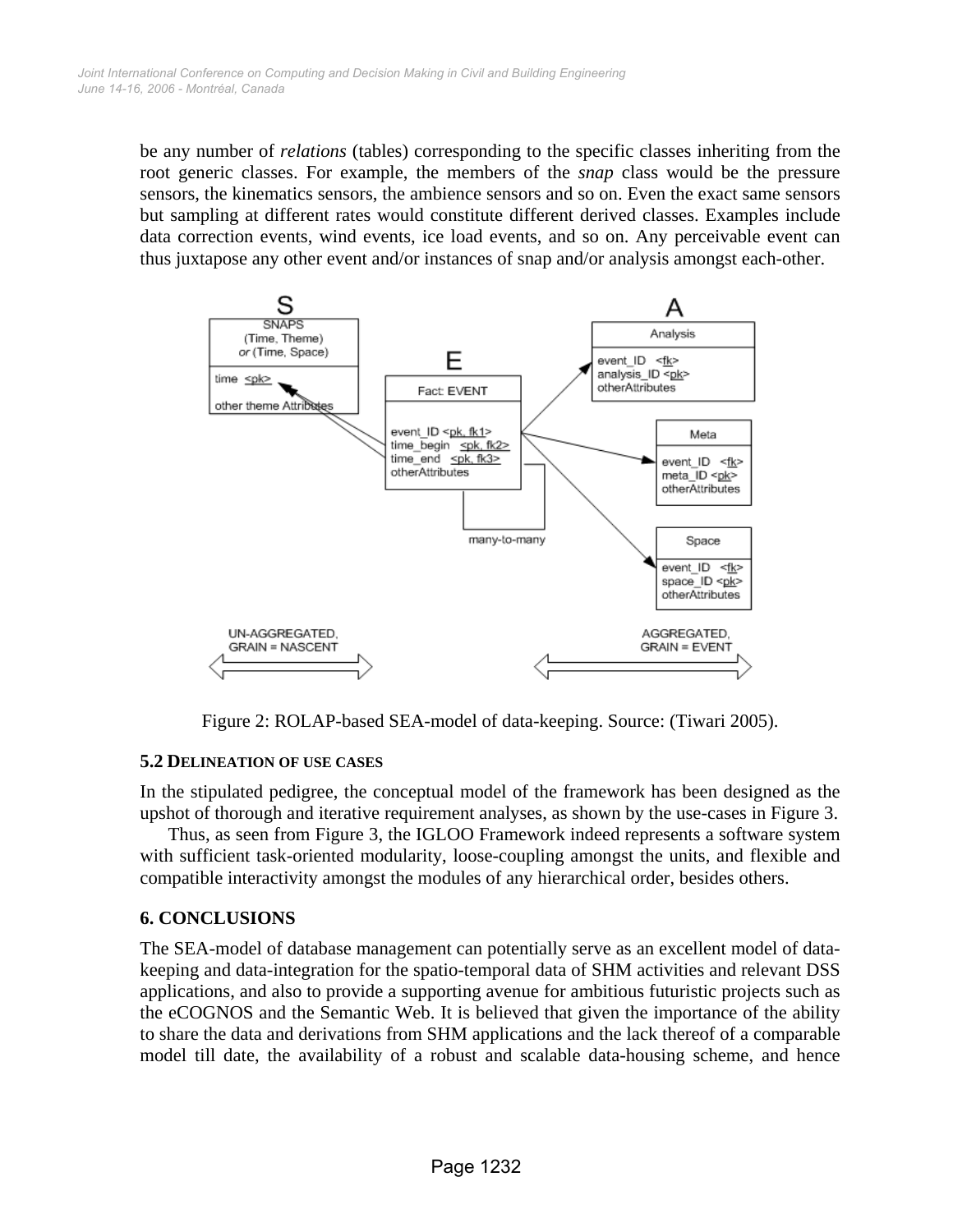unified formats and standards, has immense potential for the benefit of the relevant community.

The entire architecture can be an exemplary template for similar undertakings, especially in those cases which also demand for an efficient information management system while also inclusively integrating the legacies of mutual inhomogeneities and incongruities. As such the entire data, information, and synthesis are stored and managed within a single stage and it can be readily scaled to future requirements of the expansion of volume as well as scope.

Figure 4 illustrates the usage of a few features through the web-gateway (IGLOO Framework Web Gateway 2006) of the framework. As a proven accomplishment, the desired levels of agility and efficacy of the monitoring process have been duly established; in fact, also extended a lot beyond thus also opening a vista of opportunities for further research and analyses.

## **7. ACKNOWLDEGEMENTS**

Our sincere acknowledgements to Strait Crossing Inc., the developers and operators of the Confederation Bridge and to Don McGinn, in particular, for their continuous support. We would also like to express our gratitude towards the Department of Civil Engineering, University of Calgary.

#### **8. REFERENCES**

- Brown, T.G., Jordaan, I.J., and Croasdale, K.R. (2001). "A probabilistic approach to analysis of ice loads for the Confederation Bridge." *Can. J. Civ. Eng.*, 28 (4), 562-573.
- Buckland, P.G., Boyd, D.E., Leal, A.J., and Torrejon, J.E. (1997). "The Confederation Bridge: the role of the independent engineer in theory and practice." *Can. J. Civ. Eng.*, 24 (6), 875-881.
- Cheung, M.S., Tadros, G.S., Brown, T., Dilger, T.W., Ghali, A., and Lau, D.T. (1997). "Field monitoring and research on performance of the Confederation Bridge." *Can. J. Civ. Eng.*, 24 (6), 875-881.
- Sommerville, I. (2001). *Software Engineering*. Addison Wesley Publishers Ltd & Pearson Education Limited, Essex, England.
- Tiwari, D.N., and Brown, T.G. (2004). "Monitoring for the safety of bridges starting with the ice forces." In *2nd Intl. Conf. on Bridge Maintenance, Safety and Management (IABMAS '04)*. Kyoto, Japan.
- Tiwari, D.N. (2005). *Information Management in Monitoring of the Confederation Bridge for Ice Force Issues*. M.Sc. Diss., Dept. of Civil Engg., Univ. of Calgary, Calgary, Alberta, (available at http://www.ice.ucalgary.ca/).
- Tiwari, D.N. and Brown, T.G. (2006). "A Generic Database Model for SHM Applilcations from Experiences in Monitoring of the Confederation Bridge." In *2006 Annual General Conf. of the Can. Society for Civil Engineering*. Calgary, Alberta, (accepted as GC-082).
- (n.d.). *The IGLOO Framework Web Gateway*, http://www.ice.ucalgary.ca/, Retrieved 2005-02-20.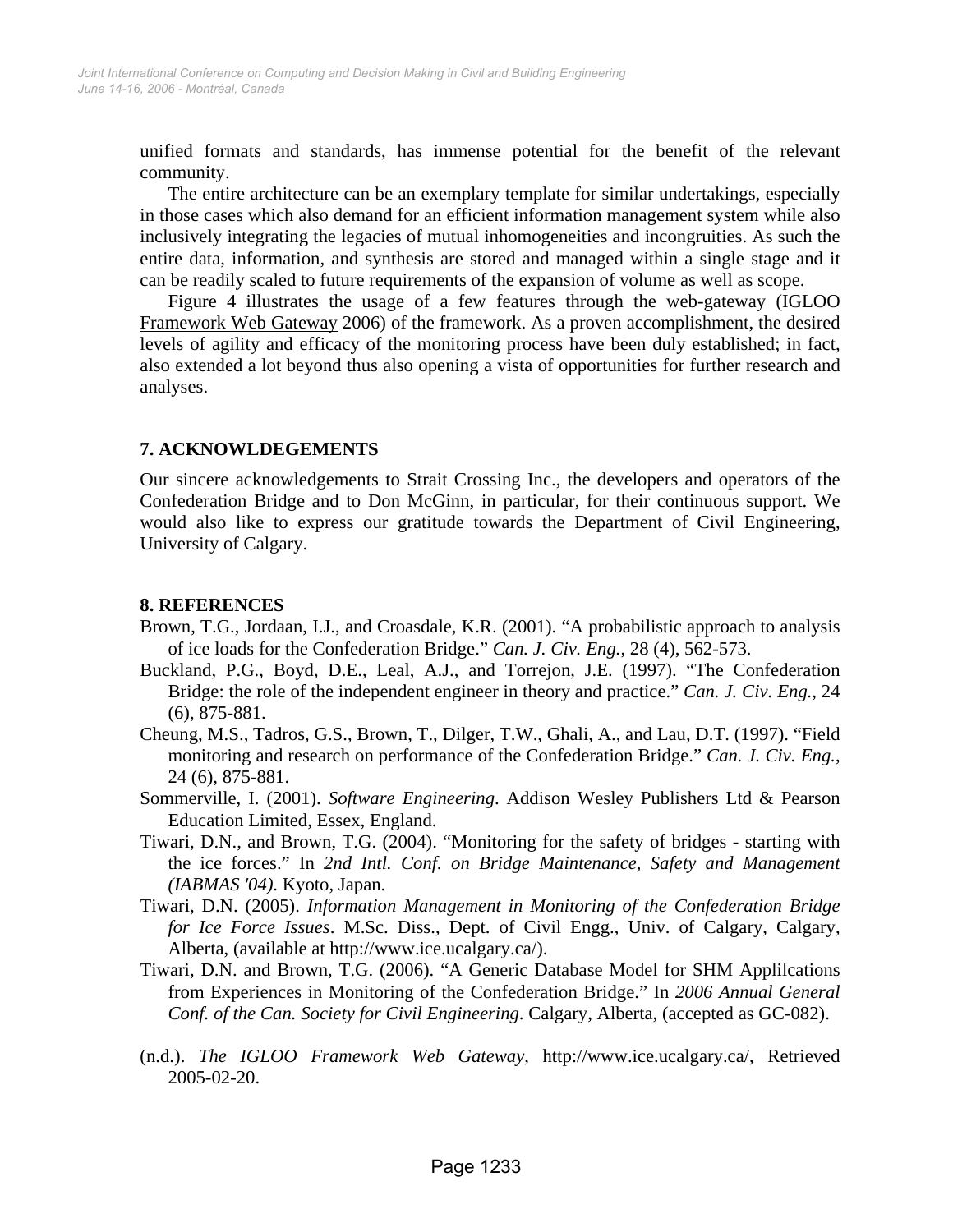*June 14-16, 2006 - Montréal, Canada Joint International Conference on Computing and Decision Making in Civil and Building Engineering*



Figure 3: Prominent Use Cases for the IGLOO Framework. Source: (Tiwari 2005).